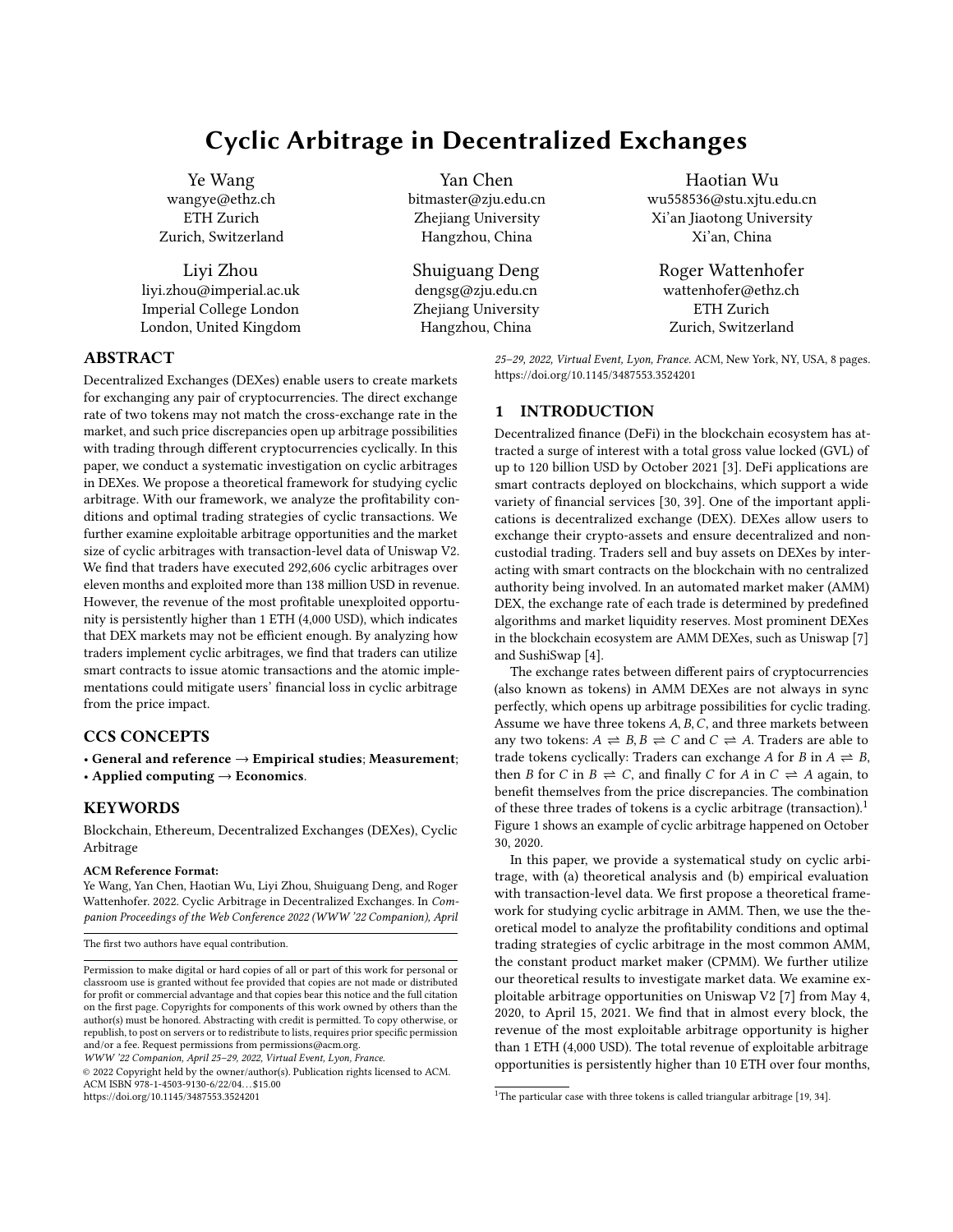

Figure 1: An example cyclic arbitrage on Uniswap V2: The trader traded 285.71 USDC through four different exchange markets across USDC, USDT, Seal, Kp3r, and finally received 303.68 USDC. The revenue of this cyclic arbitrage is 17.97 USDC (18 USD).

which suggests that the market efficiency of DEXes might be limited. Later, we measure the market size of exploited cyclic arbitrage in Uniswap V2. We observe 292,606 cyclic transactions over eleven months. Traders receive a total revenue beyond 34,429.11 ETH and pay 8,458 ETH as gas fees. The market size of exploited cyclic arbitrage is significantly smaller than the exploitable opportunities because of the wide variety of tokens and the high gas fees. Finally, we investigate the implementations of cyclic arbitrage. We find that only 0.03% of traders submit trades sequentially with multiple blockchain transactions for a single cyclic arbitrage. Alternatively, traders always utilize smart contract technology to submit a cyclic arbitrage within a single blockchain transaction. Such atomic implementations mitigate the financial loss of users in cyclic arbitrage.

To the best of our knowledge, this is the first paper to study the traders' arbitrage behavior of cryptocurrency theoretically and empirically. We make the following contributions. First, we provide a systematical understanding of cyclic arbitrage, with the theoretical analysis of the arbitrage model, the measurement of exploitable arbitrage opportunities, the measurement of exploited cyclic arbitrage, and the measurement of cyclic arbitrage implementations. Second, we provide the measurement of state-of-the-art in terms of (cyclic) arbitrages in DEXes. Finally, we reveal that blockchain technology enables users to explore more trading strategies. Further studies in DEXes may provide us with novel understandings of user behaviors in financial markets.

#### 2 BACKGROUND AND RELATED WORK

#### 2.1 Ethereum and Smart Contract

Ethereum is a public blockchain platform, which supports Turing complete functions [44]. In contrast to earlier blockchain systems such as Bitcoin, Ethereum allows for decentralized peer-to-peer transactions, and has generic computation capabilities through smart contracts. A smart contract is a set of programs written in high-level languages, e.g., Solidity. Creators compile these programs into executable byte-code and deploy the smart contract on Ethereum.

There are two kinds of accounts in Ethereum: (a) externally owned accounts (EOAs), i.e., those controlled by human users with the corresponding private key, and (b) smart contract accounts

WWW '22 Companion, April 25-29, 2022, Virtual Event, Lyon, France. Ye Wang, Yan Chen, Haotian Wu, Liyi Zhou, Shuiguang Deng, and Roger Waenhofer

(CAs), i.e., those controlled by executable code [44]. An Ethereum transaction is broadcast by an EOA to the Ethereum network, while miners then collect transactions and record them in blocks. EOAs can send three types of transactions: simple transaction, to transfer the native currency, ETH; smart contract creation transaction, to create a new smart contract; and smart contract execution transaction, to execute a specific function of a smart contract.

When a transaction is included in blocks by miners, the operation corresponding to the message takes effect. The miner who creates the block modifies the state of corresponding accounts. Each step of the miner's operation consumes a certain amount of gas, and the amount of gas consumed in each block is capped. Users need to specify a gas price for the operation execution when sending transactions. The fee paid by the initiator of transactions to miners is determined by the amount of gas consumed and the gas price (gas fee = gas price  $\times$  gas consumption). The miner records receipts of the executed transactions in Ethereum blocks, including the information of the gas fee, the identity of the transaction, and other information generated by smart contracts during the execution.

#### 2.2 Decentralized Exchanges (DEXes)

Based on the support of the smart contract, users can create cryptocurrencies on Ethereum in addition to the native coin ETH [12]. As of October, 2021, more than 450,000 tokens exist on Ethereum platform [5]. Such development of the blockchain ecosystem incentives the emergence of on-chain financial systems, i.e., Decentralized Finance (DeFi). DeFi applications are smart contracts deployed on Ethereum, which support sophisticated financial services, such as borrowing and lending [28], asset exchanges [7], leverage trading [1], as well as novel applications such as flash loans [41].

Decentralized exchanges (DEXes) are one of the financial infrastructures of the blockchain ecosystem. Compared to centralized exchanges (CEXes), DEXes do not involve any centralized operators. Users do not need to transfer their assets to the operator before conducting market operations [22]. In contrast, they send on-chain transactions to DEXes smart contracts to place orders while they keep control of their assets during the entire process. DEXes support mutual trades among different cryptocurrencies. The prevalent DEX mechanisms operate through so-called automated market makers (AMM), which aggregate liquidity (i.e., cryptocurrencies) within liquidity pools contributed by liquidity providers. Traders can exchange cryptocurrencies with the liquidity pool and pay commission fees to the liquidity providers. For example, when traders want to exchange cryptocurrency  $A$  for  $B$ , they can call a smart contract function that transfers  $A$  from the traders' accounts to the liquidity pool between  $A$  and  $B$ . The liquidity pool then sends  $B$  to the traders' account. The exchange process does not involve the participation of any other traders. The exchange rate between A and  $B$  is determined by transparently predefined functions encoded in the DEX smart contract.

The constant product function is one of the most widely used pricing mechanism. Assume a trader want to exchange  $\delta_a$  of A for  $B$  token and the liquidity of  $A$  and  $B$  are  $a$  and  $b$ , respectively. The following equation always hold during the transaction:  $a \cdot b =$  $(a + \delta_a \cdot r_1) \cdot (b - \frac{\delta_b}{r_2})$ , where  $r_1$  and  $r_2$  denote the commission fee in asset A and B respectively. In Uniswap [7],  $r_1 = 0.997$  and  $r_2 = 1$ ,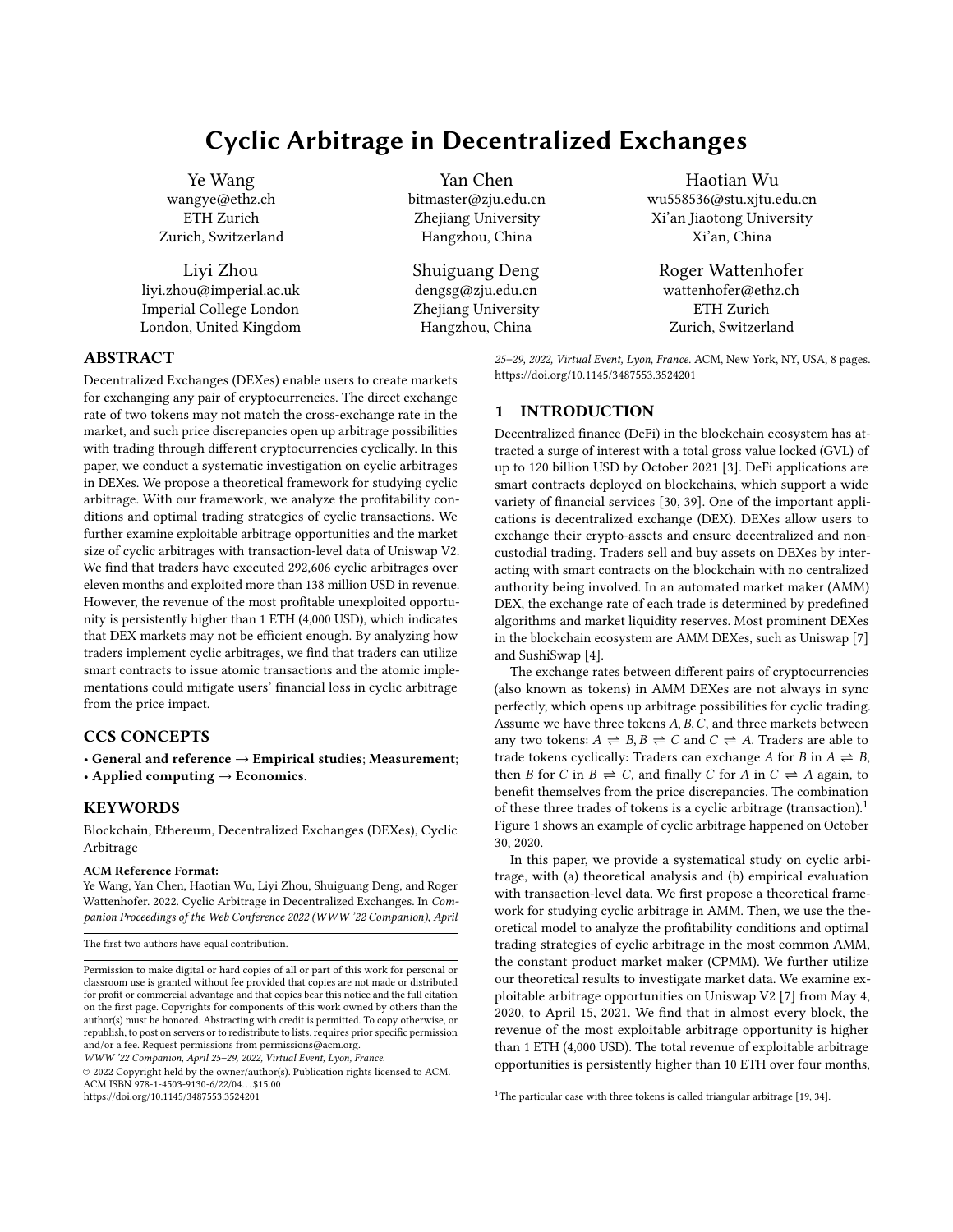which indicates that the commission fee is equal to  $0.3\% \cdot \delta_a$ . The remaining liquidity in the pool equals to  $(a + \delta_a, b - \frac{r_1 \cdot r_2 \cdot b \cdot \delta_a}{a+r_1 \cdot \delta_a}).$ 

#### 2.3 Arbitrage in Cryptocurrency Markets

Research on arbitrage in cryptocurrencies is still in its beginning. Previous studies focus on either theoretical analysis of the behavior of miners and traders in blockchain systems [9, 16, 17, 25–27, 31, 33, 36, 42, 43], or the influence of cryptocurrencies as a potential payment and transaction mechanism in financial markets [8, 11, 15, 21, 24, 37].

Some recent studies [10, 20, 32, 35, 38] have noted the prices discrepancies of cryptocurrencies in CEXes. Makarov and Schoar [32] studied price deviations and potential arbitrage opportunities of Bitcoin, Ethereum, and Ripple for 34 CEXes across 19 countries. They observed significant market segmentation among different countries and suggested that capital controls are the main reasons for market segmentation. Nan and Kaizoji [35] studied the potential triangular arbitrage with Bitcoin, Euro and U.S. dollar and analyzed market data with a bivariate GARCH model. Nevertheless, previous studies have only investigated exploitable arbitrage opportunities in CEXes, and none of them have measured exploited arbitrages in the market. Meanwhile, the arbitrage strategy they studied has many constraints to be implemented in markets, such as cross-border capital controls and instantaneous transfers between CEXes.

Recently, DEXes have attracted attention worldwide as an emerging alternative of CEXes for exchanging cryptocurrencies. Daian et al. [13, 14] have analyzed the fundamental weakness of DEXes: slow (on-chain) trading. Since transactions are broadcast in the Ethereum network, adversaries can observe profitable transactions before they are executed and place their own orders with higher fees to front-run the target victim. Front-running attackers bring threats to the market and system stability. Arbitrageurs optimize network latency aggressively and conduct priority gas auctions to front-run profitable trades [29], which results in excessive transaction fees affecting normal users in blockchain ecosystems. Moreover, because of the high miner-extractable value, fee-based forking attacks and time-bandit attacks are created and bring systemic consensuslayer vulnerabilities. Zhou et al. [45] and Torres et al. [18] studied sandwiching attacks, i.e., combinations of front and back-running, in DEXes. When observing a victim transaction, attackers place one order just before it (front-run) and place an order just after it (back-run) to benefit themselves through the variance of the exchange rates. Qin et al. [40] quantified the revenue of arbitrages in DEXes. However, this work lacks a systematic analysis of arbitrage behavior and only measures the exploited arbitrage opportunities of 144 cryptocurrencies.

Compared to previous studies, our work fills the following two research gaps to provide a more comprehensive understanding of cyclic arbitrage. First, we do not only consider potential arbitrage opportunities in the market but also compare with exploited arbitrage opportunities. Second, we examine different implementations of arbitrage strategies in DEXes and discuss how smart contract technology could help traders to mitigate the financial loss from the price impact.

Algorithm 1 Compute the equivalent liquidity of the cycle

1:  $a'_{1,n} \leftarrow a_{1,2}$ 2:  $a_{n,1}^{\prime\prime} \leftarrow a_{2,1}$ 3: for *i* from 2 to  $n-1$  do 4:  $a'_{1,n} \leftarrow \frac{a'_{1,n} \cdot a_{i,i+1}}{a_{i,i+1} + r_1 \cdot r_2 \cdot a_{i+1}}$  $\overline{a_{i,i+1}+r_1\cdot r_2\cdot a'_{n,1}}$ 5:  $a'_{n,1} \leftarrow \frac{r_1 \cdot r_2 \cdot a'_{n,1} \cdot a_{i+1,i}}{a_{i,i+1} + r_1 \cdot r_2 \cdot a'_{i+1,i}}$  $\overline{a_{i,i+1}+r_1\cdot r_2\cdot a'_{n,1}}$ 6: end for

#### 3 CYCLIC ARBITRAGE MODEL

In this section, we propose a theoretical framework of cyclic arbitrage, and then examine the profitability and the optimal revenue of cyclic arbitrage in CPMM.

Arbitrage model: A cyclic transaction between n tokens  $A_1, A_2, \ldots, A_n$ is a sequence of  $n$  trades:

Trade 1: Exchange  $\delta_1$  of  $A_1$  with  $\delta_2$  of  $A_2$ .

Trade 2: Exchange  $\delta_2$  of  $A_2$  with  $\delta_3$  of  $A_3$ .

. . .

Trade n: Exchange  $\delta_n$  of  $A_n$  with  $\delta'_1$  of  $A_1$ .

Note that the output of *Trade i* exactly equals to the input of Trade  $i + 1$ , while the revenue of the cyclic transaction is differences between the output of *Trade n* and the input of *Trade* 1, i.e.,  $\delta_1' - \delta_1$ .

As we state in the introduction, the exchange rates between different token pairs may not be synchronized perfectly. However, it is not clear under which conditions that exploitable arbitrage opportunities exist in the market as users also need to pay the commission fee for each trade. Therefore, we analyze the profitability and the optimal trading strategy of a cyclic arbitrage in CPMM.

Profitability conditions: Traders can benefit from the cyclic transaction only if the revenue is larger than 0. We generalize the profitability conditions for  $n$  tokens in Theorem 1. In general words, only if the arbitrage index, i.e., the product of  $n$  exchange rates along the cycle, is larger than the commission fees paid in the  $n$ pools, there exists exploitable cyclic arbitrage opportunity.

THEOREM 1. For a given cycle  $A_1 \rightarrow A_2 \rightarrow \ldots \rightarrow A_n \rightarrow A_1$ with n tokens, there exists an arbitrage opportunity for the cyclic transaction if the product of exchange rates  $\frac{a_{2,1} \cdot a_{3,2} \cdot ... \cdot a_{1,n}}{a_{1,2} \cdot a_{2,3} \cdot ... \cdot a_{n,1}} > \frac{1}{r_1^{n} \cdot r_2^{n}}$ where  $a_{i,j}$  denotes the liquidity of token  $A_i$  in the liquidity pool with token  $A_j$ . Meanwhile, the arbitrage cannot benefit from the reversed direction  $A_1 \rightarrow A_n \rightarrow \ldots \rightarrow A_2 \rightarrow A_1$  for cyclic transactions.

Optimal trading strategy: In addition to noticing whether there are exploitable cyclic arbitrage opportunities in markets with Theorem 1, it is also important for traders to find a proper trading strategy to maximize the revenue. It is intuitive that if the derivative of the revenue function to the initial trading amount is zero, then we acquire the optimal revenue. We design an algorithm to compute the optimal trading volume of a cyclic arbitrage (cf. Algorithm 1).

### 4 CYCLIC ARBITRAGE OPPORTUNITIES

From Algorithm 1, we can infer that only the amounts of reserved tokens in liquidity pools and the trading direction are needed for determining the optimal trading strategies. When an Ethereum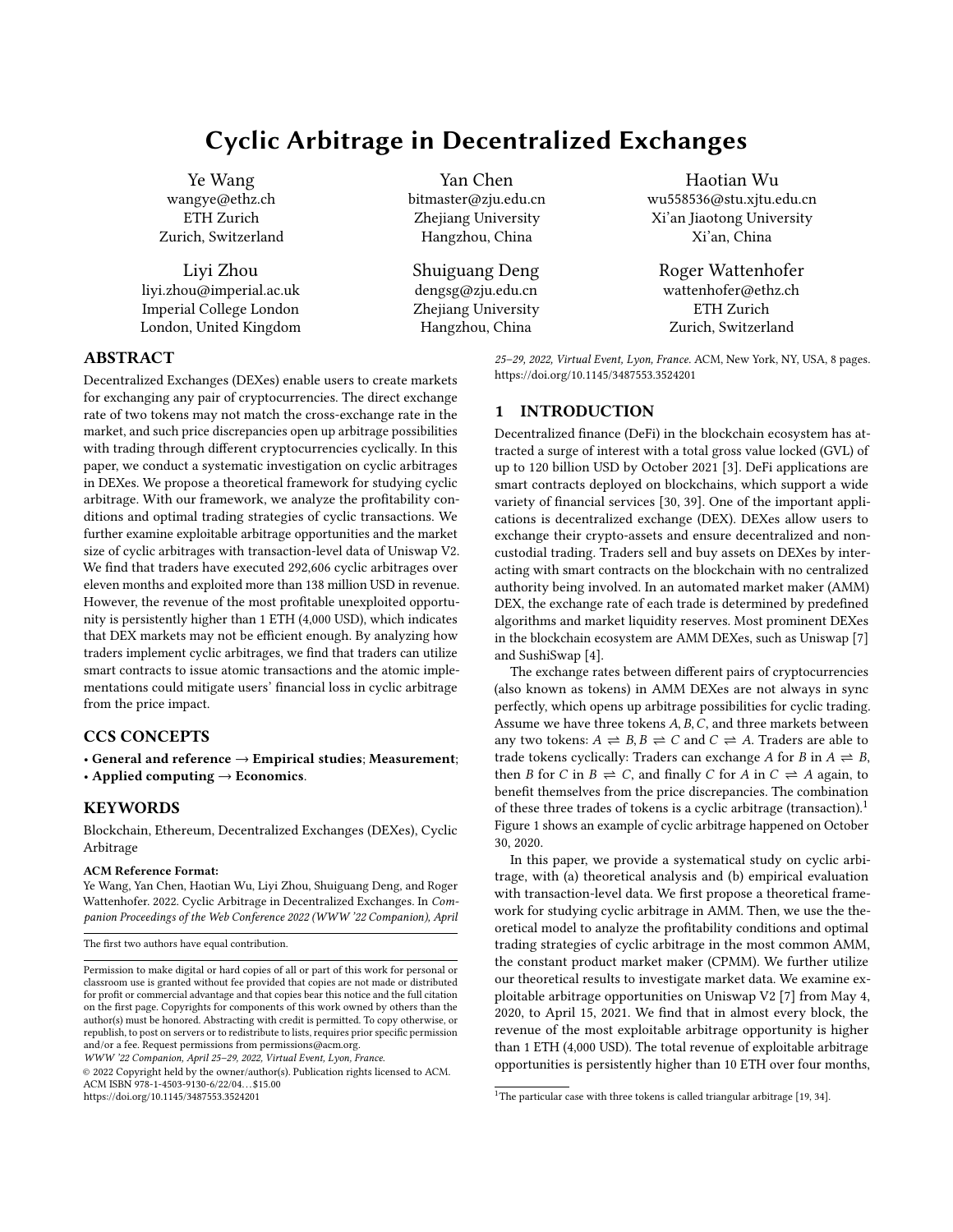

Figure 2: Number of exploitable opportunities in Uniswap V2 over time. The purple line represents the number of cycles that provide revenue higher than 0.0001 ETH. The green represents the number of cycles whose revenue is under 0.001 ETH. The blue line represents the number of cycles whose revenue is under 0.01 ETH.

block is published, the updated information of liquidity pools is available to all traders. Therefore, with our theoretical model, we are able to investigate exploitable cyclic arbitrage opportunities in DEXes. We choose Uniswap V2 as the example for the empirical analysis because Uniswap V2 has the longest operation time, the most active traders, and the most liquidity pools among all DEXes [2, 6].

Data collection: Every market operation on Uniswap is recorded on Ethereum blocks. We launch go-ethereum, an Ethereum client, on our server to collect data from block 10000835 (when Uniswap V2 has been deployed, 4th May 2020) to block 12244144 (15th April 2021). We observe that a Sync event is recorded in the blockchain receipt when a market operation happens on Uniswap, and the event includes the liquidity of tokens in the pool after the market operation. Therefore, by collecting all Sync events, we are able to recover the market states of all liquidity pools on Uniswap V2 over time. More preciously, we build a dataset that includes the liquidity reserved in all liquidity pools on Uniswap V2 after the execution of transactions in each block.

Profitable opportunities: With such a dataset, we find profitable cycles in the market and compute the optimal trading input of each exploitable cyclic transaction and the corresponding revenue. We consider exploitable cyclic arbitrage opportunities within the cycles with length three that involve ETH. As more than 80% liquidity pools in Uniswap V2 are between ETH and another cryptocurrency [23], we infer that we provide a reasonable lower bound for estimating the exploitable opportunities.

Because most Ethereum transactions pay more than 0.0001 ETH as gas fee to miners, we count the number of cycles that can provide revenue higher than  $0.0001$  ETH in Figure  $2<sup>2</sup>$ . The number of

WWW '22 Companion, April 25-29, 2022, Virtual Event, Lyon, France. Ye Wang, Yan Chen, Haotian Wu, Liyi Zhou, Shuiguang Deng, and Roger Waenhofer



Figure 3: Exploitable revenue of cyclic arbitrage in each block. The blue line represents the maximum revenue of a single arbitrage opportunity, while the orange line represents the sum of a set of independent cyclic arbitrage opportunities.

exploitable arbitrage opportunities has increased to 1,750 in eleven months. However, we should not overestimate the potential revenue as some cyclic strategies are mutually exclusive. For instance, if two cycles involve the same pair of tokens, only one of them can be exploited with the optimal trading volume.

Therefore, we consider a set of independent cycles (none of them involves the same liquidity pool) at each block and sum up the revenue of exploiting them, which provides a lower bound of the total revenue that traders can take from the market over time (cf. Figure 3). We find that since July 2020, when the market has been developing, the potential revenue of cyclic arbitrage in each block reaches 100 ETH, while the maximum revenue of a single cycle is higher than 10 ETH. However, between November 2020 and March 2021, the total potential revenue per block drops to less than 10 ETH.

Remarks: Previous studies on arbitrage opportunities of cryptocurrency have mainly focused on CEXes. Compared with their results, we find the following two characteristics of cyclic arbitrage opportunities in DEX.

Wider range of arbitrage: Since CEXes operators will audit the cryptocurrencies trading on the platform, and DEXes support any trading pairs of tokens, the range of the market is wider in DEXes, which further introduces arbitrage opportunities across a broader range of cryptocurrencies. For instance, at the time of writing the paper, Uniswap V2 enables trades between 30,000 tokens while Binance, one of the biggest CEX, only supports less than 400 tokens. We find that more than 2890 liquidity pools and 1143 tokens have been involved in arbitrage opportunities larger than 0.1 ETH (400 USD), which indicates that the range of tokens in cyclic arbitrage is wider in DEXes than CEXes (1,143 vs. 400).

Larger market size: Compared to the arbitrage market in CEXes, the market size in DEXes are larger. As reported by Makarov and Schoar [32], the potential arbitrage revenue between 34 CEXes is 2 billion USD over four months (16 million USD per day). However, in a single DEX, i.e., Uniswap V2, as the exploitable revenue of

 $^2\!$  The basic gas consumption of a Uniswap transaction is higher than 100,000 and the gas price is always higher than 1 GWei (10<sup>-9</sup> ETH per gas).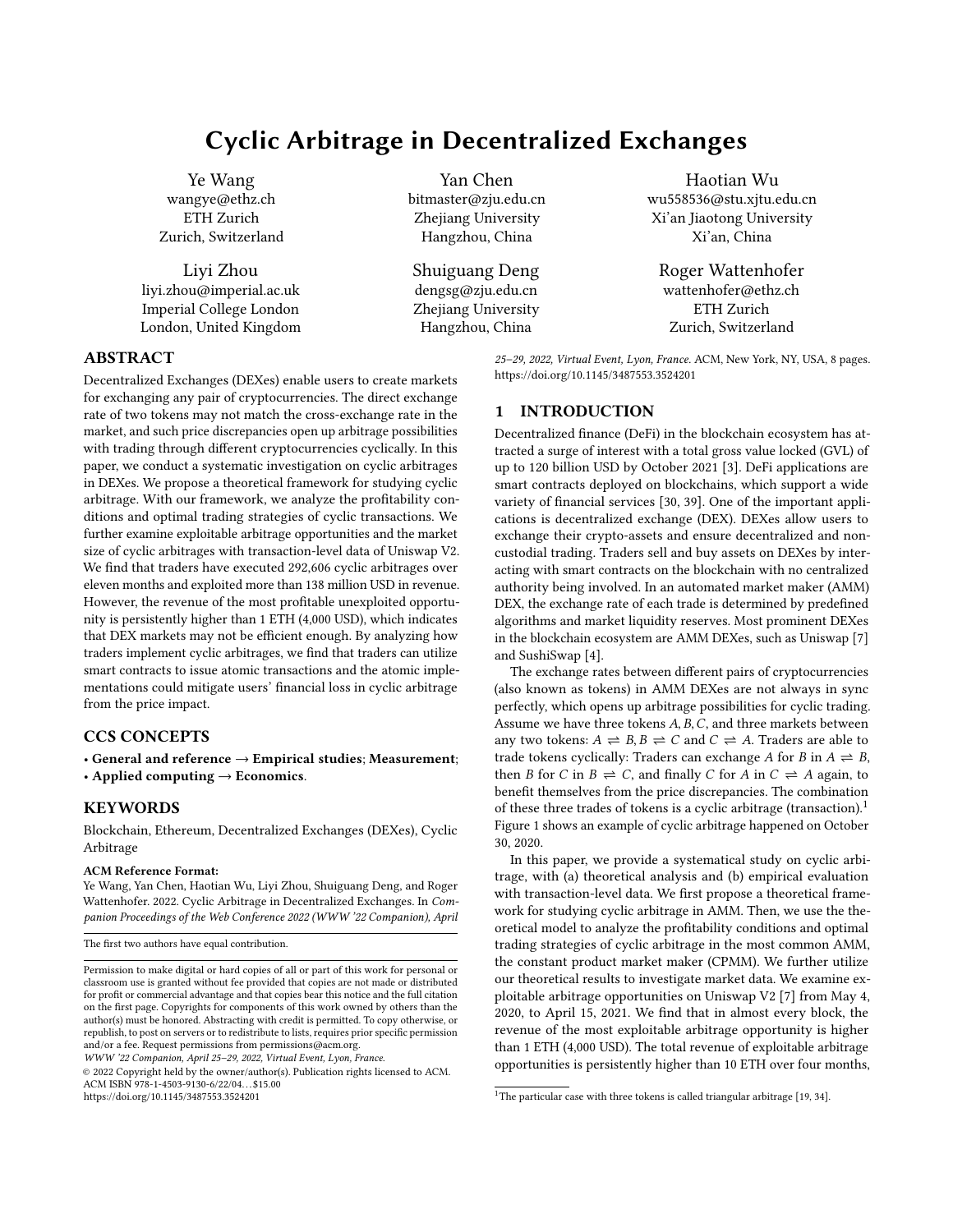

Figure 4: Daily number of cyclic arbitrages.

each block exceeds 1 ETH and there are 6,000 blocks per day, the daily revenue is much higher than 24 million USD, even reaching 240 million USD. Moreover, the arbitrage index in CEXes is always lower than 1.1 [32]. However, the maximum revenue of a single arbitrage opportunity in Uniswap V2 is persistently larger than 1 ETH since July 2020, which suggests that it might be more efficient to exploit arbitrage opportunities in DEXes than in CEXes.

#### 5 ARBITRAGE MARKETS

After noticing the exploitable arbitrage opportunities in Uniswap V2, we further investigate how many cyclic arbitrages have been executed in the market and how much revenue traders have exploited.

Data collection: For each successful exchange between two tokens, a Swap event will be recorded in the blockchain receipt, and the event includes all trading information, including the input amount of tokens and the output amount tokens. Therefore, we can use the heuristics in Section 3 to determine cyclic transactions. Note that apart from the heuristics mentioned before, we recognize a cyclic transaction such that all trades are executed within 100 blocks ( 25 minutes). Because of the volatility in the market price, it is hard to argue that two trades with a time gap of 25 minutes is for exploiting a cyclic arbitrage opportunity.

Overall statistics: Until April 15, 2021, we find 292,606 cyclic transactions, while 287,241 of them start with ETH. These arbitrages happened in 17,189 different cycles. The most popular cycle is ETH-LCX-REVV with 4710 arbitrages. Only 265 cycles have been exploited more than ten times. Around 85% of cyclic transactions (247,297) are implemented with cycle of length 3. These observations are consistent with our claims in Section 4 that the DEXes have a broad range of cryptocurrencies in arbitrage, and counting the cycle with length three can provide a reasonable lower bound of cyclic arbitrage opportunities.

Transaction number: Figure 4 shows the daily number of cyclic transactions in Uniswap. Traders started to perform cyclic arbitrage from May 20, 2020, two weeks after the start of Uniswap V2 (May 04, 2020). From May 2020 to September 2020, the market has been



Figure 5: Revenue of cyclic transactions in Uniswap (in ETH). The black line shows a daily market size. The dotted orange line shows the cumulative market size.



Figure 6: Distribution of gas fee per transaction.

growing, reaching more than 3,000 cyclic transactions per day, and then the market enters a relatively active period with more than 1,000 cyclic transactions per day. The market becomes consistent and stable after January 2021, with 600 transactions per day.

Transaction revenue: Because more than 98% of cyclic transactions start with ETH and there might be error if we sum up the revenue of different cryptocurrencies, we report the revenue of those that start with ETH to provide a reasonable lower bound of the market size. Figure 5 shows the cyclic arbitrage market size, denominated in ETH. The black line shows the daily revenue of cyclic transactions, and the dotted orange line shows the cumulative revenue of cyclic transactions. The total revenue of cyclic arbitrage with ETH in Uniswap V2 is 34,429 ETH. At the early stage of the market (from May to July 2020), the market of cyclic arbitrage is negligible, i.e., always less than 10 ETH per day. Later on, the daily arbitrage market has increased to 1000 ETH, while traders become strategic, and the average revenue per transaction increases to 0.2 ETH until September 2020. Since October 2020, the market has become relatively stable with 100 ETH revenue per day, and the average revenue of each cyclic transaction is around 0.1 ETH. After January 2021, although the daily number of cyclic arbitrage decreases, the total revenue keeps at the same level as before, which indicates that traders can exploit more profitable arbitrage opportunities.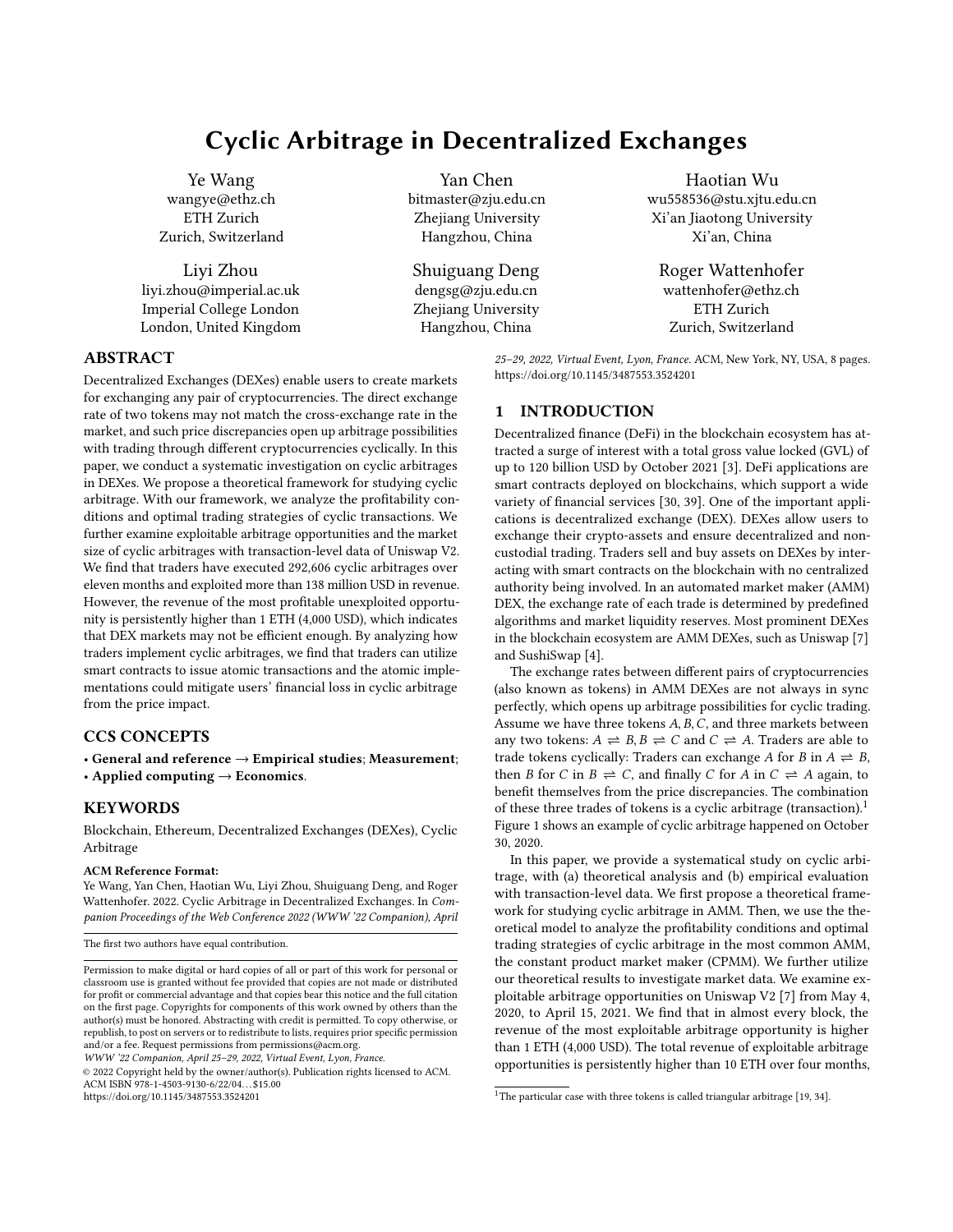

Figure 7: Distribution of profit and revenue per transaction.

Transaction cost: Apart from commission fees paid to liquidity providers that have been considered in our theoretical model, traders also need to pay gas fees to miners for executing their market operations. Figure 6 shows the distribution of the gas fee of cyclic transactions. Around half of transactions (48%) cost less than 0.02 ETH as the gas fee. The total gas fee (8,458 ETH) accounts for 24.6% of the total revenue (34,429.11 ETH) of cyclic transactions. Figure 7 compares arbitrage income and net profit for cyclic arbitrages. Only 7.1% of cyclic arbitrages result in negative profits. Gas fees drive revenue per cyclic arbitrage from 0.01-0.3 ETH gross revenue to 0-0.1 ETH net profit, where the majority of cyclic arbitrages (78.4%) falling in this range.

Remarks: Compared to arbitrage opportunities in the market, we find that although exploitable arbitrage opportunities exist in almost every block, there are much fewer cyclic arbitrage transactions happening in the market, which might indicate that DEXes are not efficient enough. Since the DEXes are fully built on the blockchain systems, there is a limitation of trading volume on the market. Moreover, because of the large size of DEXes, it will take traders time to find cycles with revenue to cover gas fees, as the gas fee of half cyclic arbitrage exceeds 0.02 ETH.

#### 6 ARBITRAGE IMPLEMENTATIONS

After studying exploited cyclic arbitrage opportunities, we continue to analyze how users implement their cyclic arbitrage strategies in the market. In this section, we study the implementations of cyclic arbitrage in DEXes from two perspectives. We first analyze how traders interact with smart contracts to mitigate the financial loss in cyclic arbitrage. Then, we examine the success rate in exploiting arbitrage opportunities of different methods.

Sequential implementation and atomic implementation: In traditional CEXes markets, after observing arbitrage opportunities, traders may directly submit  $n$  separate orders to realize the cyclic arbitrage. In DEXes, traders have different implementations with smart contract technology: sequential implementation and atomic implementation. Sequential implementation is similar to arbitrage implementations in CEXes. Traders submit  $n$  orders separately with  $n$  blockchain transactions, while these  $n$  transactions are executed sequentially. On the other hand, traders can deploy smart contracts to group all the  $n$  trades of a cyclic arbitrage into one blockchain transaction to realize atomic implementations. These  $n$  trades will be executed atomically, and no other transactions can be inserted in the middle of them. Moreover, during the execution of smart

WWW '22 Companion, April 25-29, 2022, Virtual Event, Lyon, France. Ye Wang, Yan Chen, Haotian Wu, Liyi Zhou, Shuiguang Deng, and Roger Waenhofer

contract, if some conditions have not been met, then Ethereum allows the smart contract to cancel the execution and revert the system state.

Our first observation of the arbitrage implementation is that 292,518 cyclic transactions are submitted within a single blockchain transaction and execute atomically, while only 88 cyclic arbitrages are conducted sequentially with different blockchain transactions, which indicates that atomic implementation of cyclic arbitrage dominates the entire market.

Because the order of blockchain transaction execution is determined by miners, there might be some other transactions executing in the middle of arbitrage trades if they are submitted separately. These external transactions might change the market price during the arbitrage process and generate the price impact. Consequently, 46 out of 88 sequential implementations of cyclic arbitrage have a negative revenue. In the scenario of cyclic arbitrage within a single transaction, if the output of the last trades is smaller than the input of the first trade because of the price impact of other transactions before the arbitrage execution, the execution of the  $n$  trades can be canceled, while the market states are reverted to those before the arbitrage. Although traders still pay the gas fee to the miner, they do not lose additional money for the non-profitable trades. Only 0.3% of atomic implementations have a negative revenue, which has a better performance than sequential implementations (52.3% of transactions have negative revenue).

Successful rate of atomic implementations: If the output of the cyclic transaction is smaller than the input, then the smart contract can cancel the execution of the transaction and result in a failed transaction recorded in the blockchain. Traders also need to pay a gas fee to miners for these failed transactions, which should be considered as the cost of cyclic arbitrage. Therefore, we investigate the success rate of atomic implementations.

For all failed transactions, there is no Swap event recorded in the blocks. Therefore, it is challenge to determine whether the transaction is aimed at cyclic arbitrage. We consider two methods to construct an upper bound and a lower bound for the success rate for each trader. For the lower bound, we just simply assume that all failed transactions issued by the traders who have ever placed a cyclic transaction are failed implementations of cyclic arbitrage. For the upper bound, we use a replay algorithm to evaluate all failed transactions [40]. As the cyclic transaction might be failed because of the price fluctuations between submitting and executing the cyclic transaction, we replay the failed transaction upon its previous block state. If the result of replaying the failed transaction with a non-influenced market state is a cyclic transaction, then we determine it as a failed implementation of cyclic arbitrage. With the upper and lower bounds, we can estimate the success rate of atomic implementations.

In general, traders conduct atomic implementations with two methods: deploying a private smart contract to call exchange functions of Uniswap (282,563 transactions, 840 smart contracts) and directly calling the Uniswap public smart contract (9,955 transactions). Because each trader may have several different EOAs, while only authenticated EOAs can call private smart contracts, we consider all EOAs who use the same smart contract to perform cyclic arbitrage belong to the same trader.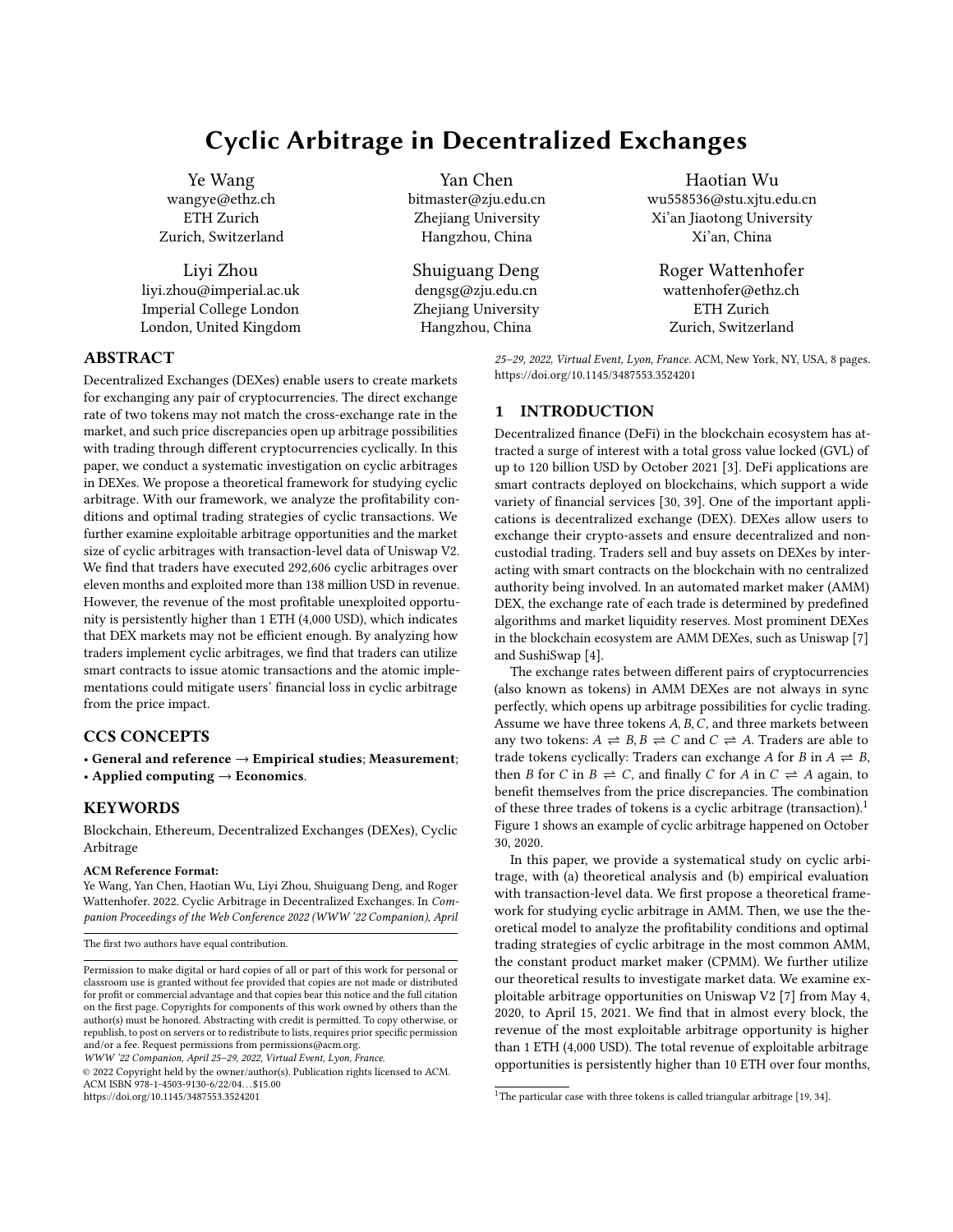

Figure 8: Lower bound of success rate of traders. The dotted line show the overall success rate of all traders.



Figure 9: Lower bound of net profit of traders.

Private smart contracts: We find that traders have called those private cyclic arbitrage smart contract 540,054 times in total and 282,563 successful transactions have been observed. The lower bound of the overall success rate is 52%, while most traders (475 out of 840) have a success rate higher than 90% (cf. Figure 8). If we consider the upper bound of success rates, then the overall success rate is 89.6% as only 34,236 failed transactions issued by arbitrage smart contracts can be recognized as cyclic transaction attempts with our replay experiments. The number of traders who have an upper bound success rate beyond 90% is 726. Figure 9 shows the distribution of the lower bounds of net profit of 840 smart contracts. The net profit (including failed attempts) of cyclic arbitrageurs is 21,360 ETH (upper bound: 25,742 ETH), while 66% (upper bound: 77.5%) of have a positive balance. Moreover, for those experienced traders who have performed more than 100 cyclic arbitrages, 119 (upper bound: 127) out of 129 traders have a positive net profit, suggesting that cyclic arbitrage is profitable over for experienced traders.

Public smart contracts: Those traders who use public functions to perform cyclic transactions have a much lower success rate than those who deploy private smart contracts. Because the smart contract is public so we can decode their transactions although it is failed executed on the blockchain, which provides us an accurate success rate. They made 36,492 arbitrage attempts interacting with the Uniswap smart contract, yielding a success rate of 27.3% (9,955 out of 36,492). Moreover, traders cost 224 ETH as gas fees for failed transactions, which is much higher than their cyclic arbitrage profit (192 ETH) with the public smart contract.

Remarks: Atomic implementations of cyclic arbitrage provide two advantages over sequential implementations. First, traders can ensure the completeness of their arbitrage transactions. Either all trades will be executed, or none of them will be executed. Although we only find 88 complete cyclic arbitrage with sequential implementations, there might be more attempts which are failed in the middle of the process and cannot be identified by us. Second, if the cycle is not profitable at the time of the transaction execution, the smart contract can revert to the state when the cyclic trades have not been executed, which mitigates the financial loss when conducting cyclic arbitrage. These two advantages motivate traders to implement arbitrage transactions atomically with smart contracts.

#### 7 CONCLUSION

In this paper, we provide a systematic study on cyclic arbitrage in AMM DEXes, including the arbitrage model, arbitrage opportunities, arbitrage markets, and arbitrage implementations. Additional to understanding cyclic arbitrages in DEXes, this paper also provides insights into two other areas. We compare the arbitrage markets in DEXes and CEXes and discuss the differences between the two exchanges, which may benefit further study in understanding trader behaviors in cryptocurrency markets. Second, we examine the advantages of smart contract technologies in DEXes markets, which may inspire further studies to explore how traders may utilize blockchain technologies in financial markets.

This paper focuses on the fundamental understandings of cyclic arbitrage in DEXes and raises many interesting and important questions. For example: how do traders decide their strategies; how traders' strategies are affected by average gas fees and over-time variation in congestion; how do cyclic arbitrages influence other market participants; and how do traders combine utilize other services in the blockchain ecosystem to exploit cyclic arbitrage opportunities? We would like to investigate these follow up research questions in future work to promote understanding of user behaviors in the blockchain ecosystem.

#### ACKNOWLEDGMENTS

This work was supported in part by the Key Research Project of Zhejiang Province under Grant 2022C01145 and in part by the National Science Foundation of China under Grants U20A20173 and 62125206.